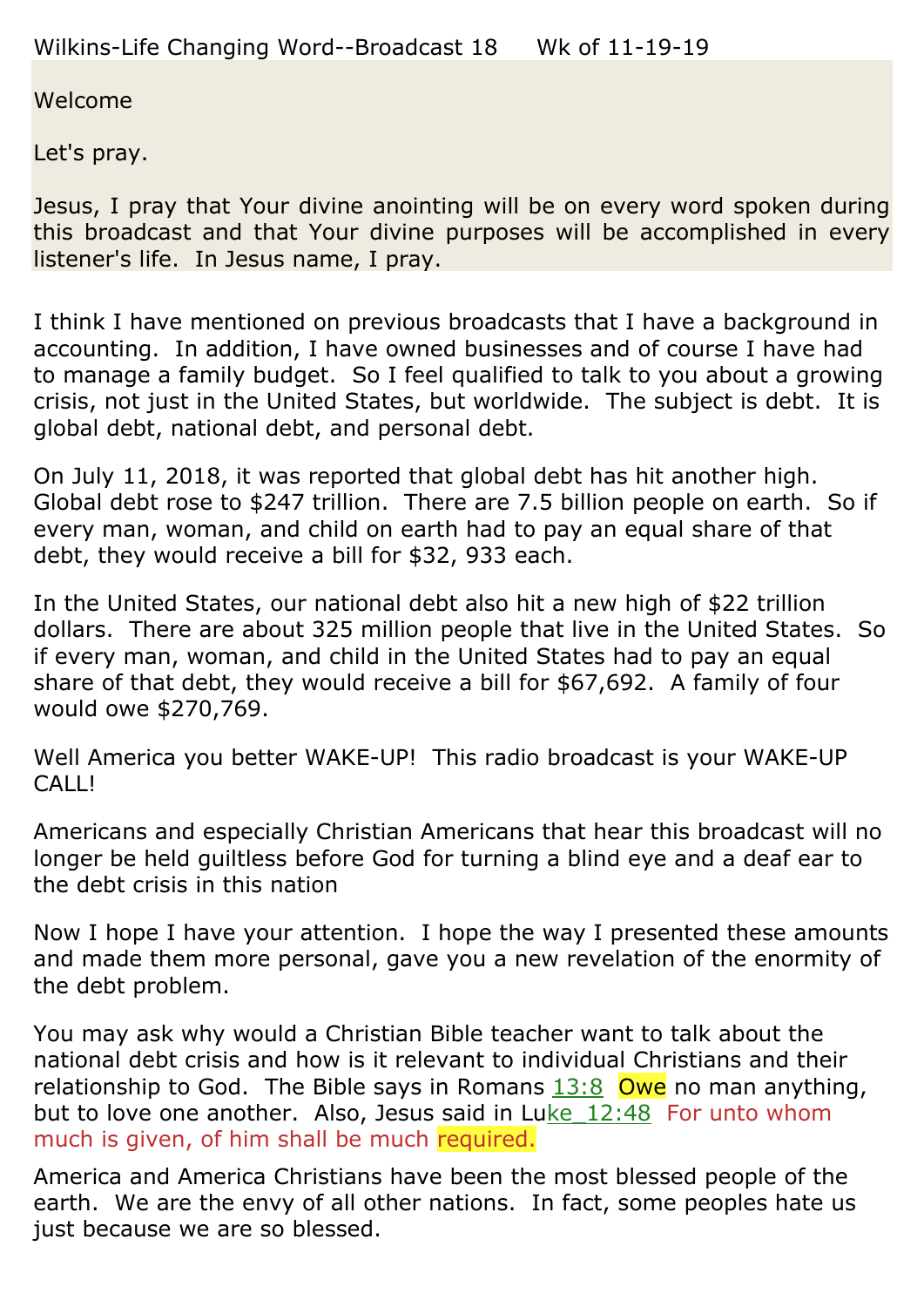But we are wasting our God given resources and exceeding our limits and burdening many future generations of American children with crushing debt. The question is why are we allowing our political leaders to pursue this financial madness?

Jesus says in **Luke 14:28-30** which of you, intending to build a barn, does not first sit down and calculate the cost to see whether he has enough money to finish *it?*

Otherwise when he has laid the foundation, and is not able to finish *the barn,* all who see it will begin to mock and laugh at him, Saying, This man began to build, and did not have enough finances to finish.

Our political leaders only reflect the attitudes and beliefs of the people that voted them into office. The politicians are essentially buying votes, power, and influence by borrowing on our nations' future productivity. They are building personal wealth and privilege by committing our children's future lives to financial slavery and bondage. The politicians and the media has sold you false expectations and lies that if the government is paying for it then it is FREE to you! When are you going to wake-up and count the cost of ALL these FREE programs?

Here is a REAL news flash, not a FAKE news flash--NOTHING IS FREE PEOPLE!!!

I live in a retirement community. People come here from all over American to live out their senior years. Because we are getting older, we talk about aging and the health issues we are experiencing almost on a daily basis. One of my neighbors lived in a state up north close to the Canadian border. They had friends that lived in Canada and Canadians have FREE healthcare.

Now on the surface, that sounds great when your government promises everyone free healthcare. But the reality is Free is not Free! The fact is that when your politician starts filling up the government shopping cart with all those FREE benefits to the people, they leave out the part about there comes a time to go to check-out and PAY for those benefits.

So I asked my neighbor how that FREE healthcare was working for their friends in Canada. He told me that Free means rationing of services, not enough doctors to care for the patients, huge delays in necessary medical procedures, and denial of benefits.

Unfortunately, his friend needed a life saving surgery and was told that the first available appointment was 3 months in the future to receive that surgery. Sadly, his friend died waiting for his surgery. So much for Free healthcare.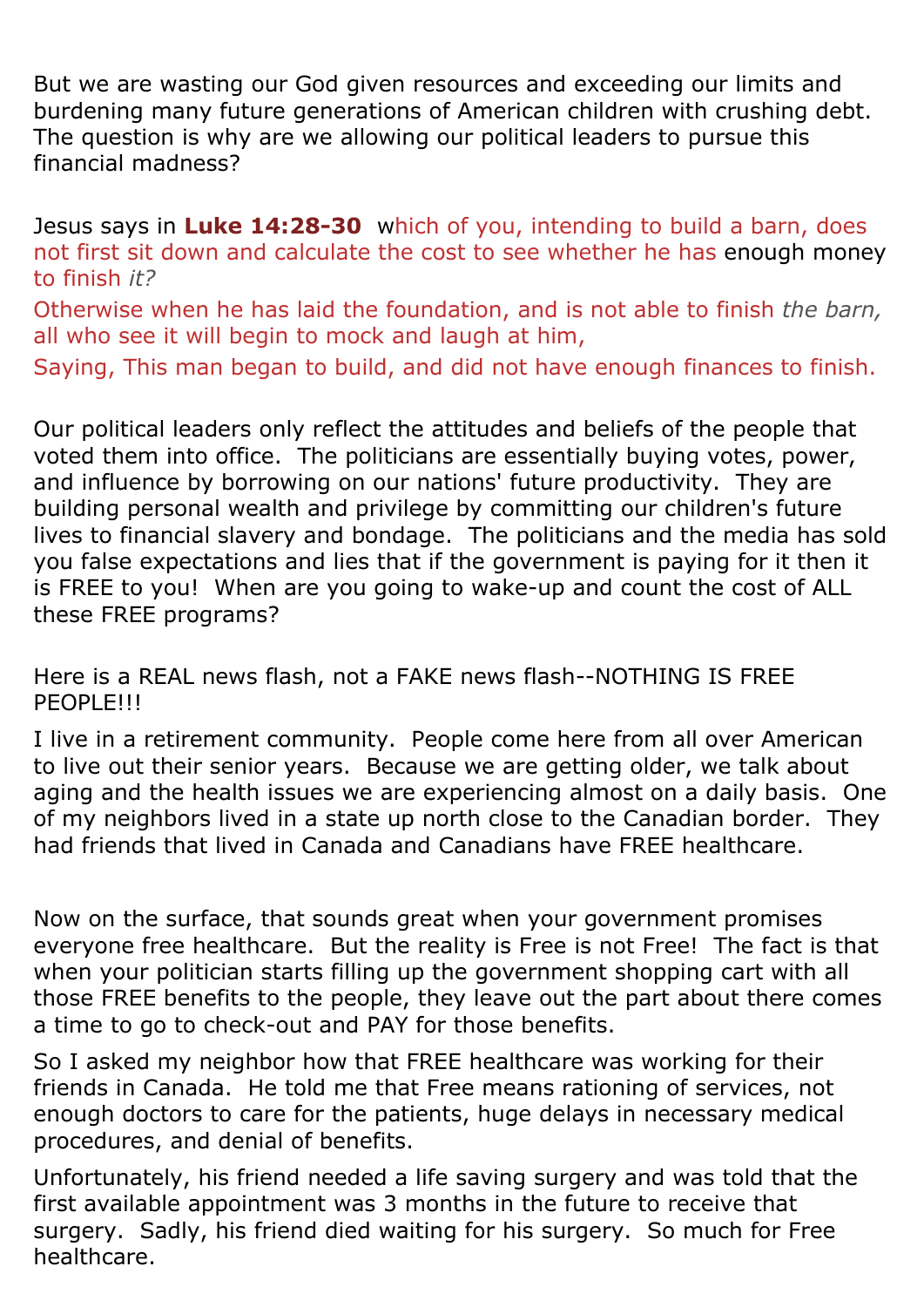This is not the only horror story I have been told about Free healthcare. My husband and I have travelled oversees quite a bit and we have asked people in the United Kingdom, the European Union, and even China about their Free healthcare. The answers would shock you. There are committees that decide if an elderly person should receive life saving care, a lady in Poland had to spend her life savings to get the life saving medical care that she needed because they were not able to schedule a free surgery in time to actually save her life, in Italy a young man who needed dialysis was denied those treatments and allowed to die, and in China a woman who became pregnant with a second child was forced by her government to get an abortion in her seventh month. How does Free healthcare sound to you now, America?

Well it sounds like, in many cases, NO healthcare. It also sounds like you are giving the politicians and government bureaucrats too much power. The power to influence life and death decisions, that should only be made by you and your family. Actually, it does not just sound like you are giving the government this power and influence, but Free healthcare in reality gives these complete strangers control over whether you or a loved one may live or die.

Sorry politicians, if you promise this Free benefit to America, you won't be getting my vote. I will pass. I say to them and anyone who believes their lies.

Go sell crazy somewhere else. I have looked at the numbers and they do not add up.

Now I know that many of these Free benefits and government programs are highly emotional issues for many people. Many Christians believe it is their Christian duty to show compassion and feed and care and shelter everyone. They believe that it is the right thing to do. I also believe in caring for the less fortunate or those unable to care for themselves. But Free to ALL! That is not sustainable, it is not realistic, and it does not work!

Every socially responsible nation and especially a nation that is founded on Christian principles should take care of the most needy and the most vulnerable, but there must be logical not emotional thresholds to be met, before Free benefits are given away.

Politicians should be held accountable, at the voting booth, for passing any new laws that require borrowing money to finance these free programs. In addition, American and especially Christian voters should require the politicians to find ways to cut spending by repealing or reducing government programs that have fraud, abuse, and that are not directly taking care of U.S. citizens first.

We must approach the government spending problem just like it was our personal household budget. Every household has a certain amount of income. Every household must budget that fixed amount of income to cover the needs of that household. If your spending exceeds the amount of income you receive then you must make choices about your spending. You must do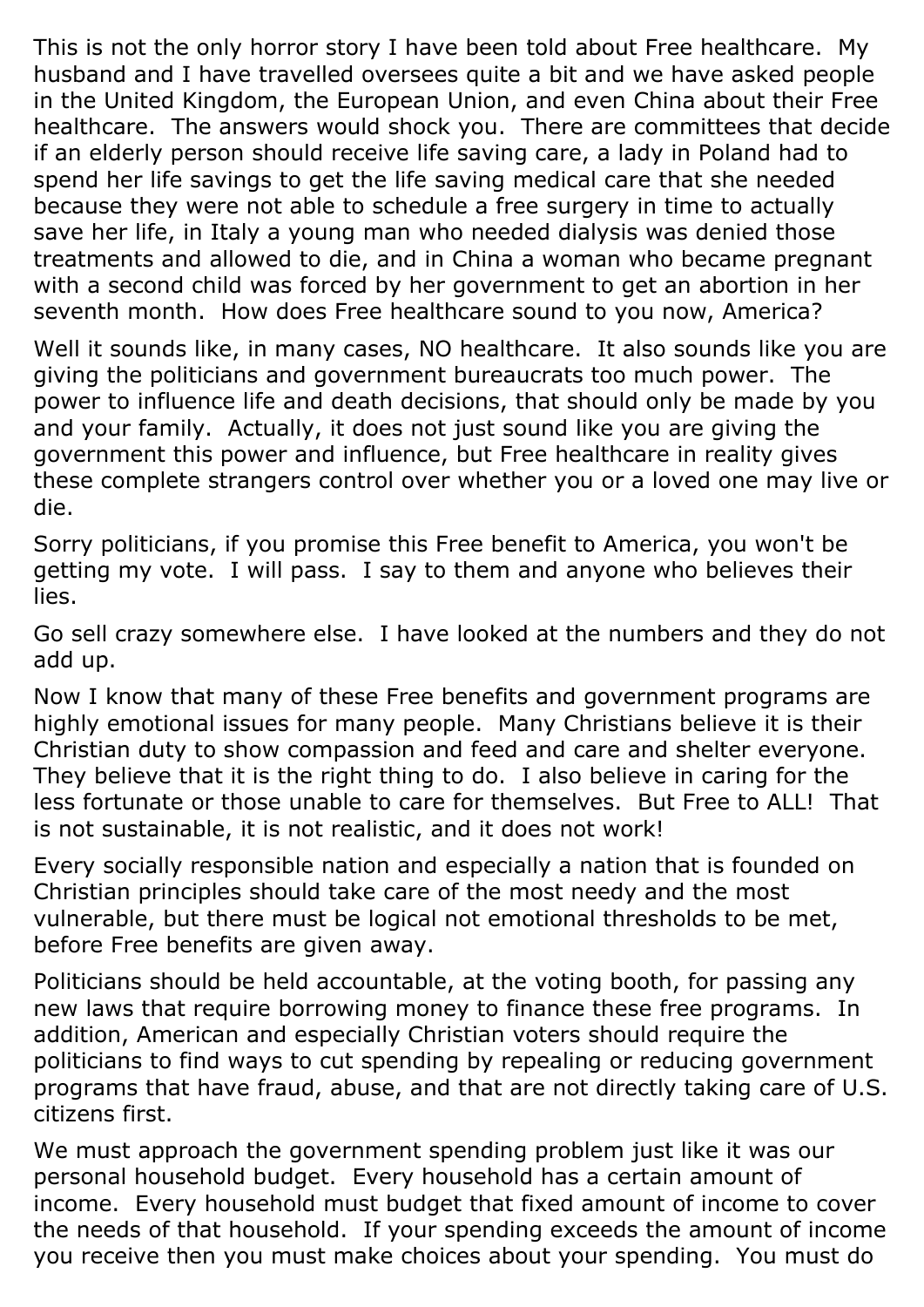without some items or you reduce and sacrifice what you spend in some other areas, or you go into to debt to pay for spending.

Many of you know that banks look at the numbers, before they will loan to you. They will look at your income levels, your monthly expenses, the debt that you already have acquired, and if you can afford to expand the debt that you currently owe. If the numbers do not indicate that you have the ability to repay the new loan in a timely manner, then you will be denied the loan. It does not matter if they like you or not. It is not an emotional decision. It is a decision based upon a numeric formula probably keyed into a preprogrammed computer model that just spits out an answer. Yes you are a good credit risk or No you are not a good credit risk.

Now the lender can manipulate the formula by easing its restrictions. But history has taught us that this is a disastrous policy. Giving a mortgage to someone who does not have the ability to repay that loan only ends up in foreclosure, bankruptcy, and risk the savings of hardworking people that entrusted that money in your bank for safekeeping, and the list of negative consequences can go on and on.

We all watched major financial institutions, government backed mortgage guarantee programs, and many mortgage related industries implode on the national news for months. It brought America to the very edge of financial collapse. But why did this horrible event happen?

It happened because politicians in Washington thought everyone in America had a RIGHT to home ownership. They won elections by making promises and gained power by manufacturing a false premise that everyone has the Right to home ownership. The misguided politicians that Americans voted for created his catastrophe by lowering many of the commonsense lending standards that had existed for decades.

I was actually working at a regulated bank and then for a mortgage company when these new relaxed standards were being passed and implemented. By the way, the loosening of mortgage standards occurred in the late 1990's . It just took at decade to finally collapse the mortgage system. The government actually rewarded companies that liberally loaned money and penalized companies that continued more conservative lending practices. I, as many of my colleagues, knew this was a recipe for financial disaster.

Now the politicians blame the greedy bankers, rich investors on Wall Street, and sub-prime lenders for the melt-down. I say hold on one minute. I am a country girl and I know that if I leave the door open to the chicken coup that a fox is going to get in and kill my chickens. Honestly, am I going to blame the fox for doing what it has been genetically programmed to do. Be a predator.

No I don't think so Washington. The American people voted Congress and others to political office to be a watch dog and to regulate industry and to prevent and protect the public domain from being taken to the slaughter. Our elected leaders have a duty to pass laws that penalize, criminalize, and